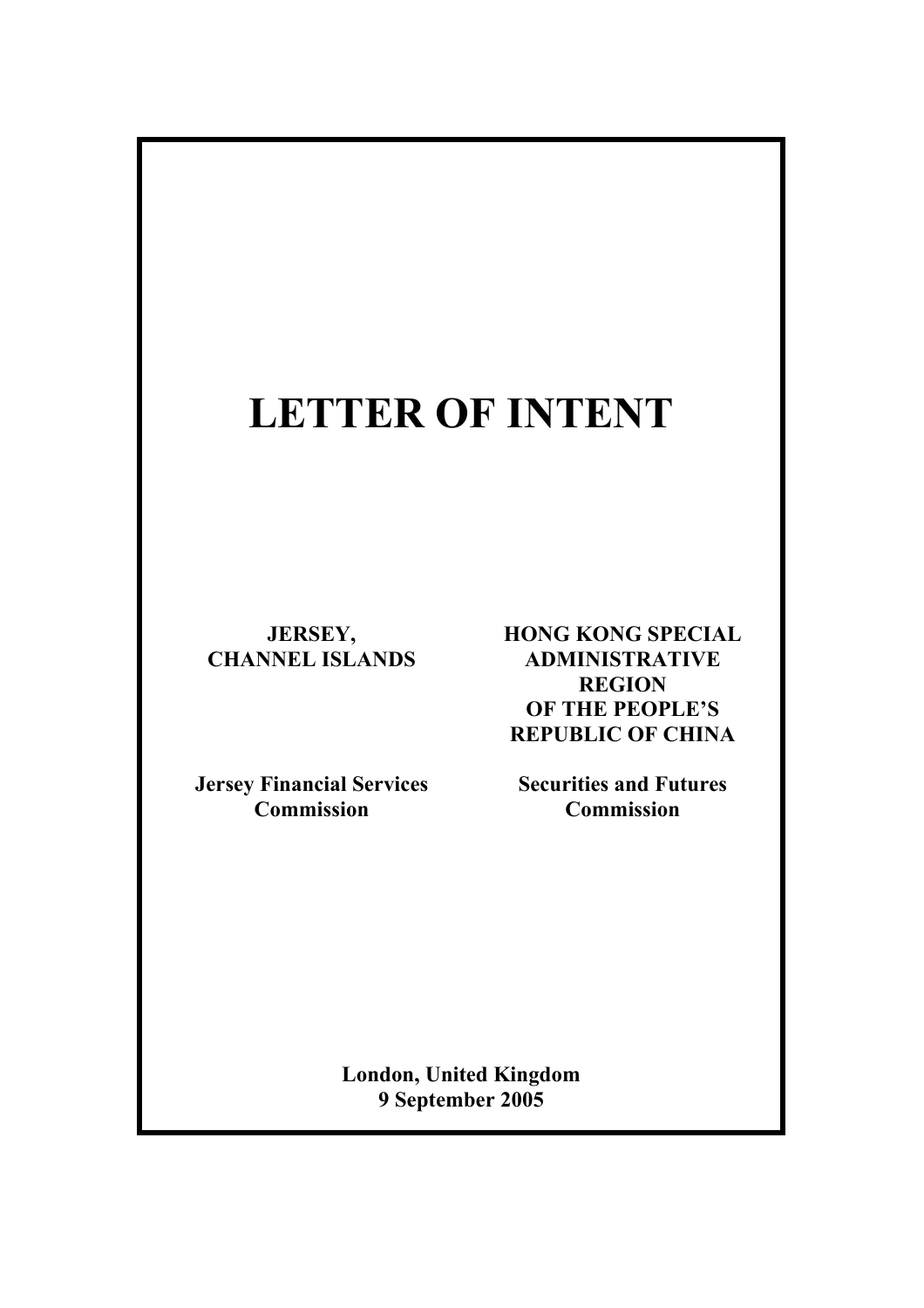## **LETTER OF INTENT**

**Whereas** the Jersey Financial Services Commission, a statutory body corporate established pursuant to Article 2(2) of the Financial Services Commission (Jersey) Law 1998,

#### **And**

the Securities and Futures Commission of the Hong Kong Special Administrative Region of the People's Republic of China ("SFC"), a statutory corporation established pursuant to the repealed Securities and Futures Commission Ordinance (Cap. 24) and continued in existence pursuant to the Securities and Futures Ordinance (Cap. 571),

(each referred to as an "authority" and together as the "authorities"),

**Are** responsible for administering the law governing the securities and capital markets, regulating various investment products including collective investments schemes and fund management activities as well as facilitating and encouraging market development in their respective jurisdictions;

#### **And**

are members of the International Organization of Securities Commissions ("IOSCO") to which the IOSCO Objectives and Principles of Securities Regulation apply;

#### **And whereas**

The authorities wish to facilitate the development of deeper and broader investment markets in both jurisdictions and attain closer regulatory co-operation in a mutually beneficial manner;

### **IT IS HEREBY DECLARED THAT**

Following the SFC's recognition of certain Jersey investment products as recognized jurisdiction schemes under the SFC's Code on Unit Trusts and Mutual Funds, the authorities have entered into this Letter of Intent the objective of which is to state their common intention to work towards the attainment of the following goals:-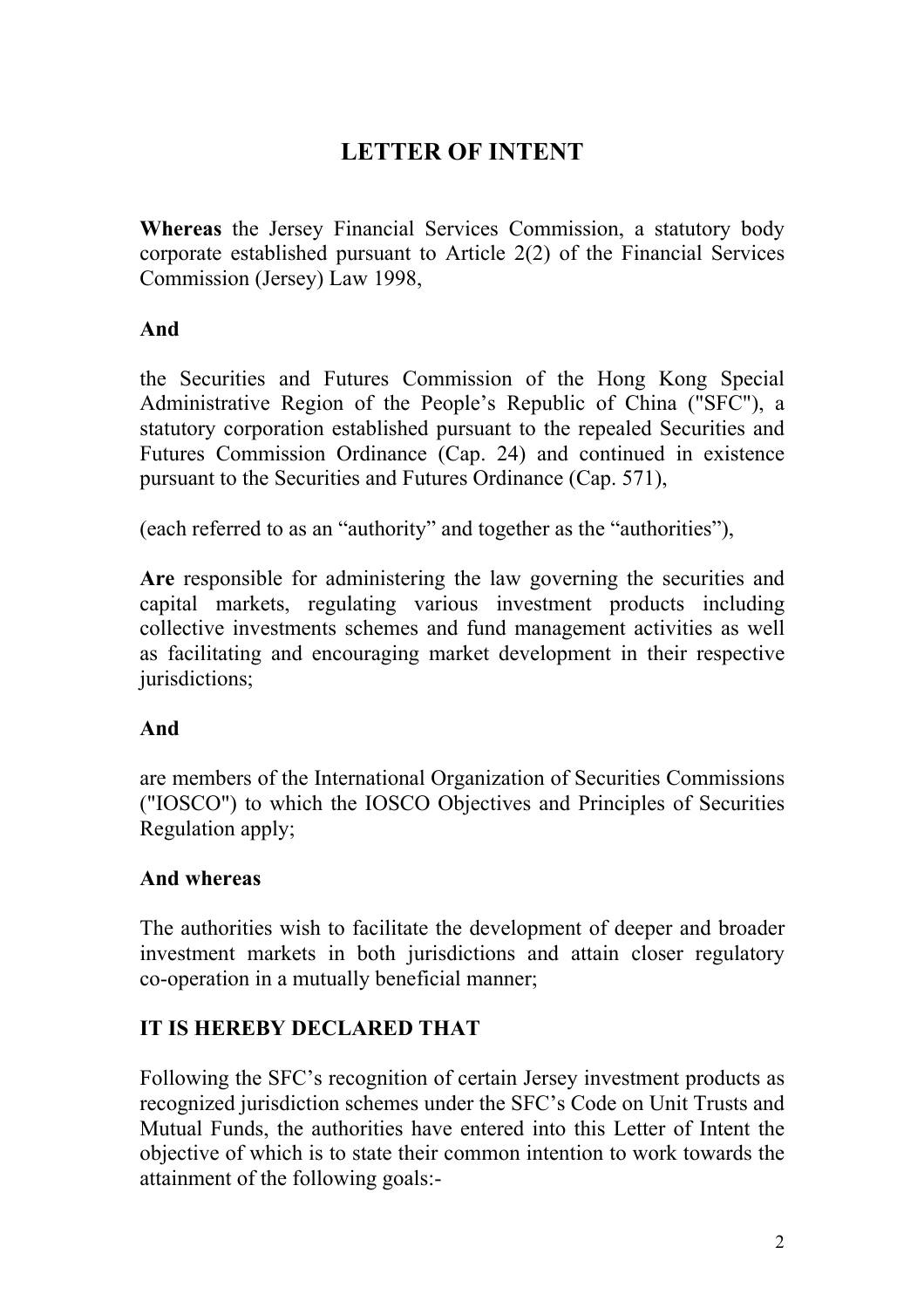- 1. Regulatory equivalence of the regulatory framework under their respective regimes in the areas of the regulation, supervision and marketing of mutually acceptable investment products;
- 2. Mutual recognition and establishment of cross-border distribution of mutually acceptable investment products that are regulated by each authority, respectively;
- 3. Further strengthening of regulatory co-operation and assistance between the authorities in matters pertaining to cross-border supervision of fund management activities;
- 4. The desire to provide each other with the mutual assistance necessary to facilitate the performance of the duties and functions with which each authority is entrusted within its jurisdiction to enforce or secure compliance with its laws and regulations;
- 5. Maintaining the confidentiality of any request made by one authority to the other, the content of such request, information provided on such request and matters that may arise from the consultation between the authorities for the purpose of facilitating the mutual recognition of mutually acceptable investment products;
- 6. Periodic exchange of views with each other about matters of common concern with a view to further improving mutual understanding and co-operation between the authorities;
- 7. Establishing a bilateral working group comprising staff of the authorities to work together with a view to attaining these goals. It is generally intended that such co-operation will be in accordance with the spirit of the IOSCO;
- 8. The scope of work and conditions pertaining to the above can be varied by mutual consent of the authorities.

This Letter of Intent will come into effect on the date specified below. Each authority may withdraw from the Letter of Intent at any time by giving 30 days prior written notice to the other authority.